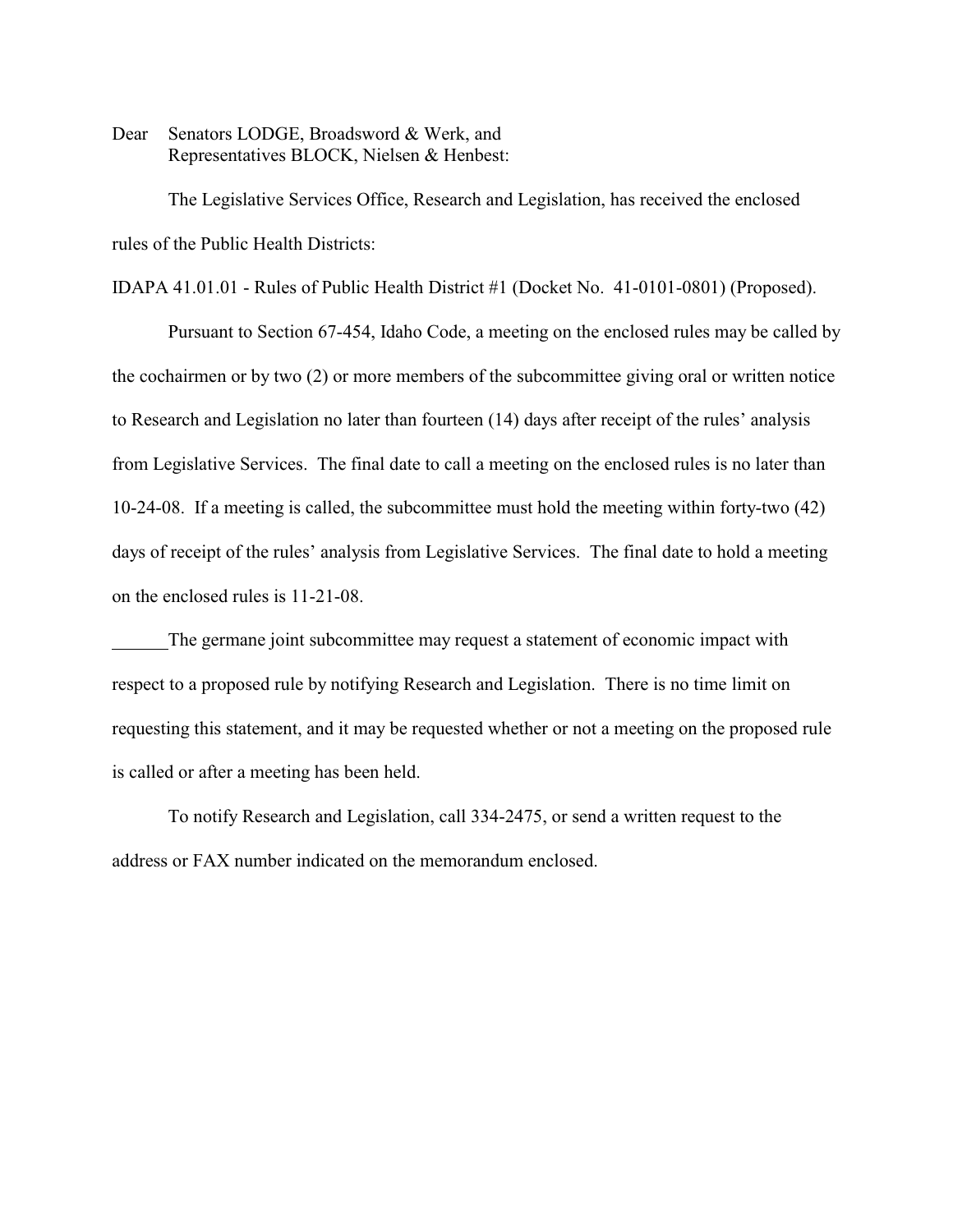## **MEMORANDUM**

| TO:             | Rules Review Subcommittee of the Senate Health & Welfare Committee and the<br>House Health & Welfare Committee             |
|-----------------|----------------------------------------------------------------------------------------------------------------------------|
| <b>FROM:</b>    | Research & Legislation Staff - Paige Alan Parker                                                                           |
| <b>DATE:</b>    | October 6, 2008                                                                                                            |
| <b>SUBJECT:</b> | Public Health District No. 1 - IDAPA 41.01.01 - Rules of Public Health District<br>#1 (Docket No. 41-0101-0801) (Proposed) |

According to Public Health District No. 1 (hereafter "District"), the proposed rule contained in Docket No. 41-0101-0801, rules of Public Health District #1 (hereafter "proposed rule"), is authorized by section 39-416, Idaho Code. Section 39-416(1), Idaho Code, allows the district board to adopt, amend or rescind rules and standards as it deems necessary to carry out the purposes and provisions of the public health districts act. At the same time the proposed rule is transmitted to Legislative Services, the proposed rule must be submitted for review and comment to state board of health and welfare and to the board of county commissioners within the public health district's jurisdiction. Section 39-416(3), Idaho Code.

The legislative intent in the creation of the public health districts was that these districts "operate and be recognized not as state agencies or departments, but as governmental entities whose creation has been authorized by the state, much in the manner as other single purpose districts." Section 39-401, Idaho Code. Among the District Board of Health powers are the administration and enforcement of all state and district health laws, regulations and standards, and all things required for the preservation and protection of the public health and preventive health, and such other things delegated by the director of the Department of Health and Welfare (DHW) or the Director of the Department of Environmental Quality (DEQ). Section 39-414(1) and (2), Idaho Code. Section 39-409, Idaho Code, which creates a district health department in each of the seven Idaho public health districts, provides that the department services include, but are not limited to, public health education, physical health, environmental health, and public health administration.

Willful violation, disobedience, or disregard of the public health laws or the terms of any lawful notice, order, standard, rule, regulation or ordinance issued pursuant thereto is unlawful.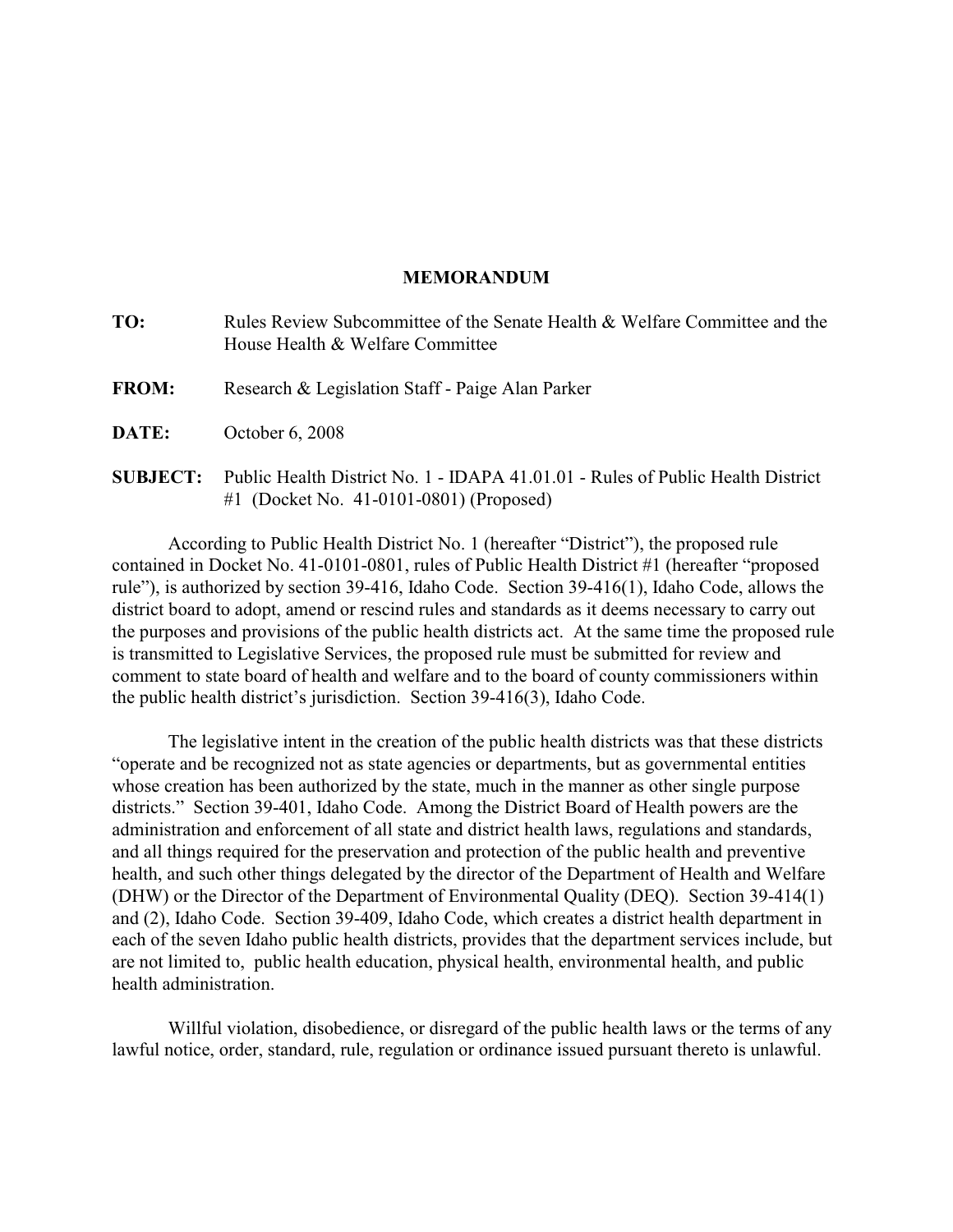Section 39-419(1), Idaho Code. The District Board may seek recovery of a fine in the district court of the county wherein the violation of any law or rule within the jurisdiction of the District occurred. Section 39-419(3), Idaho Code. The District Board may prosecute "all proper and necessary civil actions and proceedings to enforce the provisions of this [public health] act and the preservation and protection of the public . . . ." Section 39-420, Idaho Code

The District states that the proposed rule revises the septic system application restrictions and will permit drainfields to be installed prior to the building of the structure to be served. Under the proposed rule, the permitted and installed drainfield would be valid under the conditions of the permit for five years, provided that the site and its surroundings are not substantially modified.

According to the District, no fee or charge is imposed by the proposed rule. The District states that there is no anticipated impact to the general fund greater than \$10,000 during the fiscal year as a result of the proposed rule. The District states that a public hearing will be held in Hayden, Idaho, on Friday, October 24<sup>th</sup>. The District states that all written comments must be delivered to the District on or before October 24, 2008.

## **ANALYSIS**

The proposed rule deletes the requirement that a concurrent request for a permit to establish a specific use and structure to be served by the septic system accompany a request for a septic system permit. Section 100.07.b.

New subsection 08 is added to section 100 that requires the septic permit application shall include the number of bedrooms to be served by the septic system and a scale site plan indicating all constraints (as identified in the State Subsurface Rule) and a building envelope of all proposed structures. This new subsection also provides that a drainfield that is installed, inspected and approved shall be valid to be connected to under the conditions of the original issued permit for five years from the permit application date, provided that the site and its surroundings are not substantially modified.

# **SUMMARY**

A cross reference to the "State Subsurface Rule" should be included in the proposed rule. The proposed rule appears to be authorized pursuant to section 39-416, Idaho Code.

cc: Dale Peck, Panhandle Health District, 8500 N. Atlas Road, Hayden, ID 83835; Jeanne Bock, Director, Public Health District #1 [same address]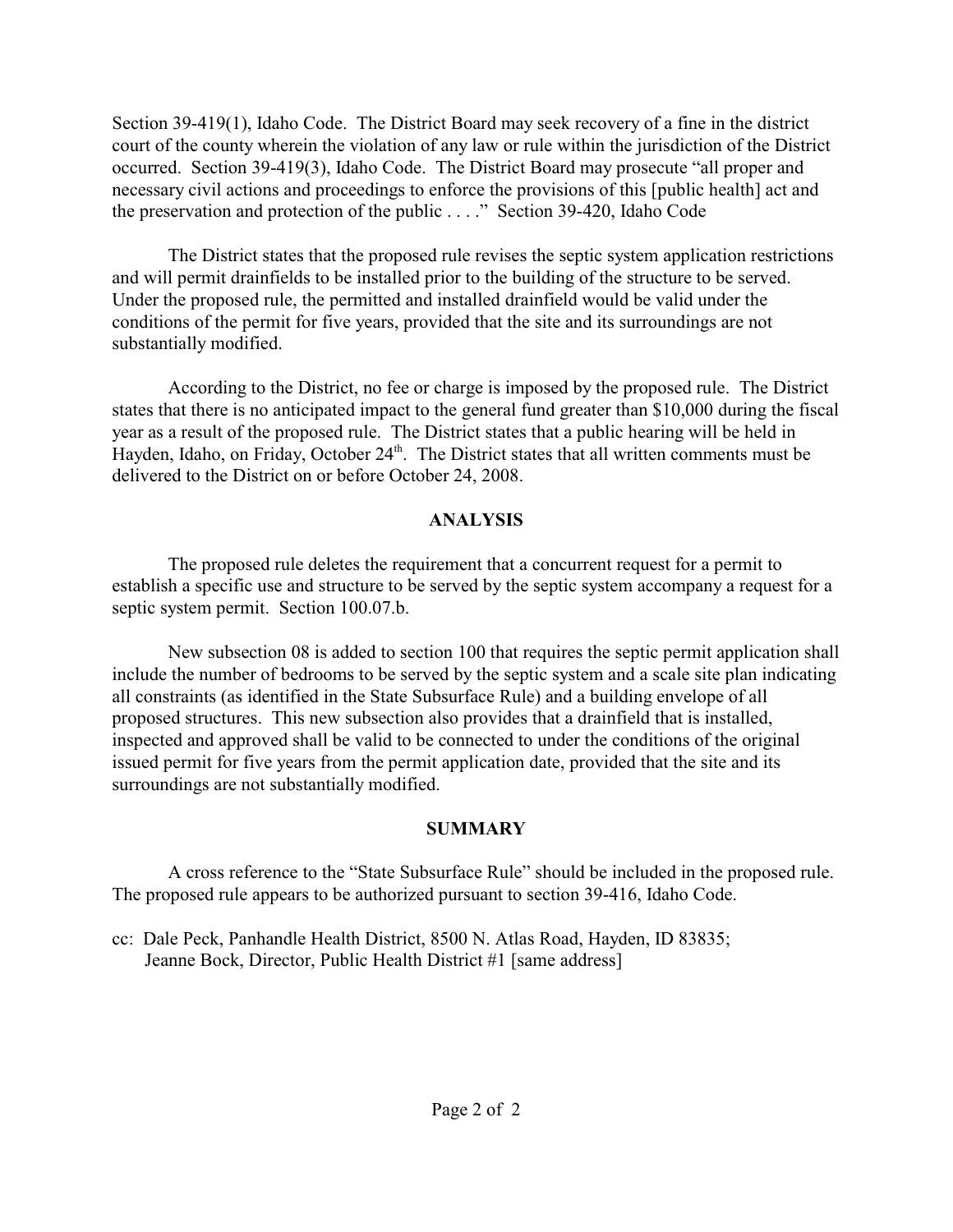# **IDAPA 41 - PUBLIC HEALTH DISTRICTS 41.01.01 - RULES OF PUBLIC HEALTH DISTRICT #1 DOCKET NO. 41-0101-0801**

## **NOTICE OF RULEMAKING - PROPOSED RULE**

**AUTHORITY:** In compliance with Section 67-5221(1), Idaho Code, notice is hereby given that this agency has initiated proposed rulemaking procedures. The action is authorized pursuant to Section 39-416, Idaho Code.

**PUBLIC HEARING SCHEDULE:** Public hearing concerning this rulemaking will be held as follows:

## **Friday - October 24, 2008 - 3:30 pm to 5:00 pm**

### **PANHANDLE HEALTH DISTRICT 1 8500 North Atlas Road Hayden, Idaho**

The hearing site will be accessible to persons with disabilities. Requests for accommodation must be made not later than five  $(5)$  days prior to the hearing, to the agency address below.

**DESCRIPTIVE SUMMARY:** The following is a nontechnical explanation of the substance and purpose of the proposed rulemaking:

The current rule, IDAPA 41.01.01.100.07.b., requires that the application for a septic system must be accompanied by a building permit. The proposed change would revise septic system application restrictions and allow drainfields to be installed prior to the building of the structure to be served. The permitted and installed drainfield would be valid under the conditions of the permit for five years, provided that the site and its surroundings are not substantially modified.

**FEE SUMMARY:** The following is a specific description of the fee or charge imposed or increased: None

**FISCAL IMPACT:** The following is a specific description, if applicable, of any negative fiscal impact on the state general fund greater than ten thousand dollars (\$10,000) during the fiscal year as a result of this rulemaking: N/A

**NEGOTIATED RULEMAKING:** Pursuant to IDAPA 04.11.01.811, negotiated rulemaking was not conducted because extensive informal negotiation with potentially affected parties was conducted prior to rulemaking process.

**ASSISTANCE ON TECHNICAL QUESTIONS, SUBMISSION OF WRITTEN COMMENTS:** For assistance on technical questions concerning the proposed rule, contact Dale Peck, Panhandle Health District, 8500 N. Atlas Road, Hayden, ID 83835; (208) 415-5210.

Anyone may submit written comments regarding this proposed rulemaking. All written comments must be directed to Dale Peck, Panhandle Health District, 8500 North Atlas Road, Hayden, ID 83835 and must be delivered on or before 5:00 p.m., local time, on October 24, 2008.

DATED this 15th day August, 2008.

Jeanne Bock, Director Public Health District 1 8500 North Atlas Road Hayden, ID 83835 Phone: (208) 415-5103 Fax (208) 415-5101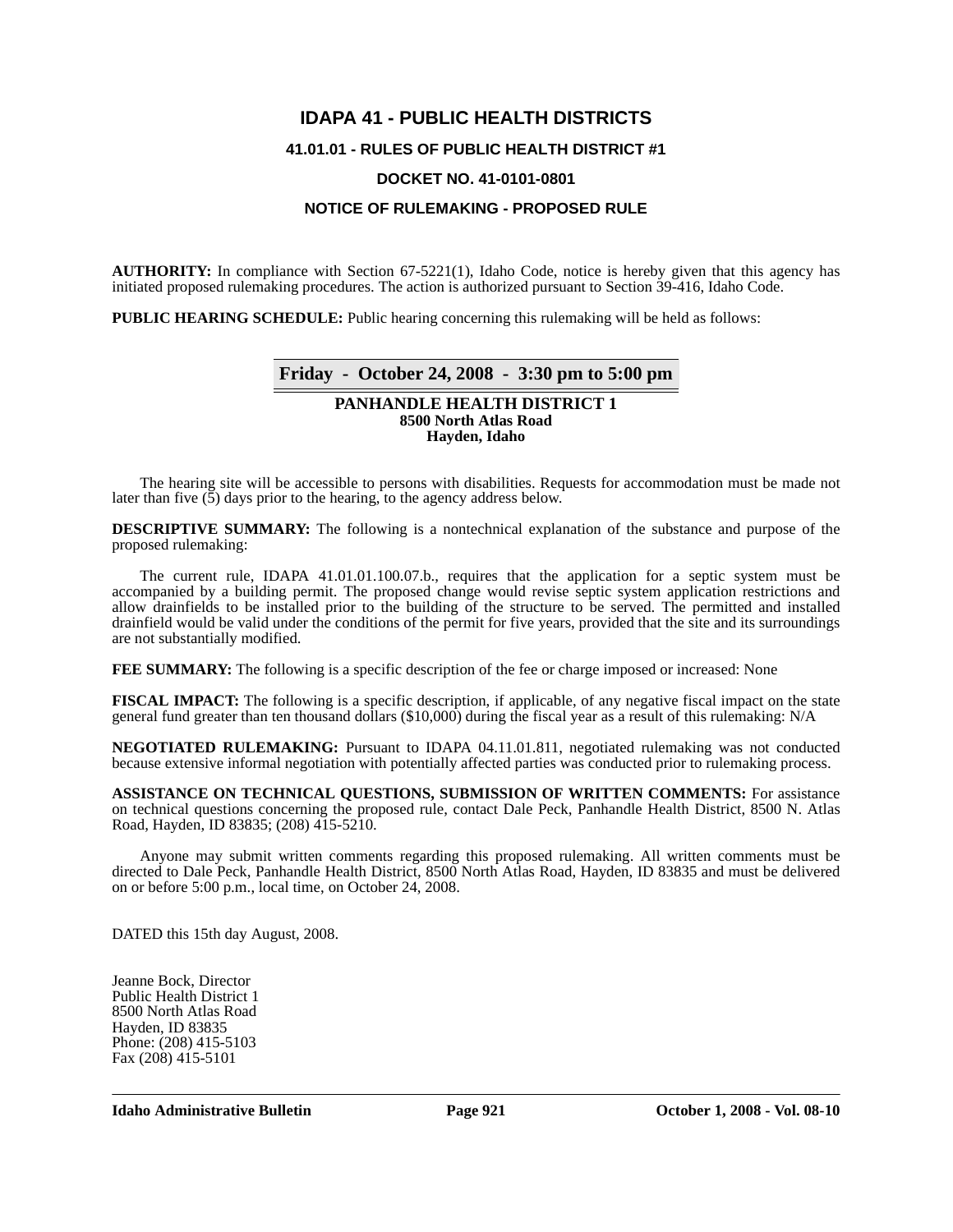## **THE FOLLOWING IS THE TEXT OF DOCKET NO. 41-0101-0801**

#### **100. WATER QUALITY CONTROL.**

**01. Sewage and Waste Disposal -- Political Subdivisions**. Any political subdivision within the District may enter into a sewage management plan agreement with the District, the purpose of which will be to establish permanent sewage disposal practices that will fulfill the needs and goals of the political subdivision and the responsibilities of the District. The Board shall have authority to enforce the provisions of sewage management plan agreements. (7-1-93) agreements.  $(7-1-93)$ 

**02. Sewage and Waste Disposal -- Public Sewage Treatment**. All public sewage treatment facilities shall be constructed and operated in accordance with applicable state and federal laws. All public sewage treatment facilities constructed after the effective date of this rule shall be owned, operated, or maintained by a political subdivision of the state of Idaho, as defined in Idaho Code or by such entity as may be deemed acceptable by the Board. All public sewage treatment facilities incorporating subsurface disposal in the design must include two (2) disposal fields, each sized for the design loading and capable of being alternately loaded; in addition, a third acceptable site, large enough to install an additional replacement field, must be available. (7-1-93)

**03. Sewage and Waste Disposal -- Private Sewage Disposal**. No residence, place of business, or other building where persons congregate, reside, or are employed shall hereafter be constructed or altered until the owner or builder or agent thereof shall have first been issued a permit to construct sanitary disposal facilities by the Health Officer. (7-1-93) Health Officer.

**a.** This rule shall not apply to any construction on a street or alley in which there is a public sanitary sewer or to any construction within two-hundred (200) feet of a public sanitary sewer where connection with such sewer is actually made. In such case, the residence, place of business, or other building shall connect to the sewer.

(7-1-93)

**b.** The application for a permit to construct sanitary disposal facilities shall include all applicable information as set forth in the Idaho Department of Environmental Quality Rules for Individual and Subsurface Sewage Disposal Systems, and by a fee as set in the fee schedule.

**c.** No drywells or drainfields deeper than four (4) feet below ground level shall be permitted for the disposal of domestic sewage waste. No sewage holding or retention tanks shall be allowed as a method of sewage disposal for residential purposes unless the operation and maintenance, including pumping of the facility, is conducted by or under the authority of a political subdivision as defined in Idaho Code. (7-1-93) conducted by or under the authority of a political subdivision as defined in Idaho Code.

**d.** No dwelling or building shall be occupied until the sanitary disposal facilities have been constructed, inspected, and approved by the Health Officer or his agents. The sanitary disposal facilities shall not be covered with dirt or otherwise completed until inspected and approved.

**04. Sewage and Waste Disposal -- Septage Disposal Site**. It shall be unlawful for any person engaged in the business, firm or corporation to clean any septic tank, sewage pit, or other means of sewage disposal, or to operate a septage disposal site within the limits of Panhandle Health District 1 without first having been issued a registration permit by the Health Officer.

**a.** Application shall be made upon a form provided by the Health Officer and shall be accompanied by a fee as set in the fee schedule. The registration permit shall be issued yearly and shall be revocable for failure to comply with the rules governing sewage disposal. Each permit shall be only for the unexpired portion of the calendar year for which the permit is issued, and at the end of the calendar year all permits shall expire becoming void and of no further effect. (7-1-93) no further effect.

**b.** Any person engaged in the business of removing and transporting sewage shall comply with all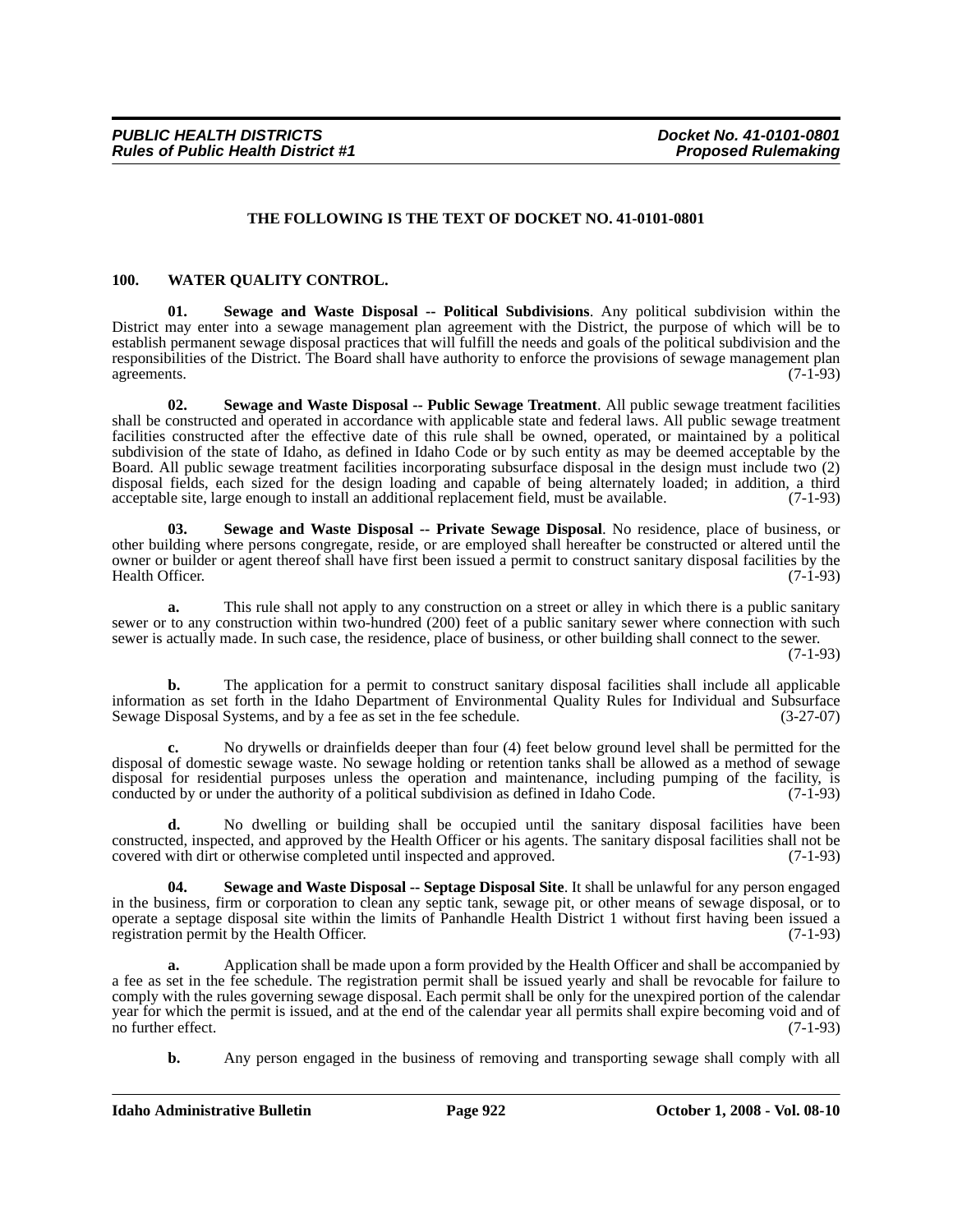| <b>PUBLIC HEALTH DISTRICTS</b>            | Docket No. 41-0101-0801    |
|-------------------------------------------|----------------------------|
| <b>Rules of Public Health District #1</b> | <b>Proposed Rulemaking</b> |

applicable rules governing removal, transportation, and disposal of sewage or sewage sludge issued by the Idaho<br>State Department of Health and Welfare and with all applicable rules hereinafter adopted. (7-1-93) State Department of Health and Welfare and with all applicable rules hereinafter adopted.

**c.** All applications for permits to operate septage land disposal sites must be accompanied by a plan of operations which shall include details relative to application rates and methods, access control, odor control, control of surface water runoff, cropping, and vegetation. All land disposal sites must not be closer than three-hundred (300) feet from a property line, nor closer than one quarter (l/4) mile from a residence at the time the site is established. All disposal sites must provide access for all-weather operation. All land disposal sites established after the effective date of these rules may be required to have an engineering report prepared by a licensed engineer detailing such items as site topography, site boundaries, property boundaries, direction and distance to nearest residence(s), depth, and type of soil strata, depth to ground water, direction of prevailing winds, and such other information as may be deemed necessary by the Health Officer. All required information must be submitted to and approved by the Health Officer prior to the issuance of a permit. (7-1-93) prior to the issuance of a permit.

## **05. Sewage and Waste Disposal -- Prohibited Conditions**. (7-1-93)

**a.** Domestic sewage, septage, sanitary sewage, industrial waste, agricultural waste, sewage effluent, or human excreta shall not be allowed to remain open to the atmosphere or on the surface of the ground in such a manner so as to be a source of noxious or offensive odors, to be dangerous to health, or to be a public nuisance. (7-1-93)

**b.** Domestic sewage, sanitary sewage, septage, industrial sewage, industrial waste, agricultural waste, sewage effluent, or human excreta shall not be allowed to endanger any source or supply of drinking water, or cause damage to any public or private property. (7-1-93)

**c.** Raw or untreated sewage, septage, or industrial waste, or agricultural waste shall not be allowed in any body of water, water course, or any underground water drain, any storm water drain, channel, or other surface water drain. (7-1-93) water drain. (7-1-93)

**06.** Sewage and Waste Disposal. Expansion or Replacement of a Structure with Existing Waste System (Vested Rights). (3-27-07) Disposal System (Vested Rights).

**a.** The square footage of habitable space will be used to determine a vested right for expansion or replacement of a structure with an existing wastewater system. (3-27-07)

**b.** An increase in square footage of habitable space by more than ten percent (10%) when replacing or remodeling an existing structure with an existing wastewater system will require a septic system that meets current standards. (3-27-07)

**c.** An application for a subsurface sewage disposal repair permit is required for all remodeling or replacement of an existing structure served by a sewage disposal system which fails to have both a septic permit and an approved final inspection. The sewage disposal system must be upgraded to current standards if possible. If this is not possible, the sewage disposal system must be upgraded to the best possible system given the constraints of the property. The remodeled or replacement structure will be limited to no more than one hundred ten percent (110%) of the original structure's square footage of habitable space. An alternative system may be required. (3-27-07)

**d.** If a system has ceased to receive wastewater for one year or more, the system is considered abandoned. The abandoned site must be inspected to determine if it is in compliance with current regulations. If system is in compliance with current regulations, it can be used for the current approved habitable space. If system is not in compliance with current regulations, a repair permit will be required, and the system must be upgraded to current standards if possible. If current standards cannot be met, the best possible system given the constraints of the property must be installed. This may require the use of an alternative system. Once the system has been upgraded, it can be connected to. If the upgrade cannot meet current standards, the dwelling will be limited to no more than one hundred ten percent (110%) of the current approved habitable space. (3-27-07)

**07. Sewage and Waste Disposal**. Authorization to Connect to an Installed System. (3-27-07)